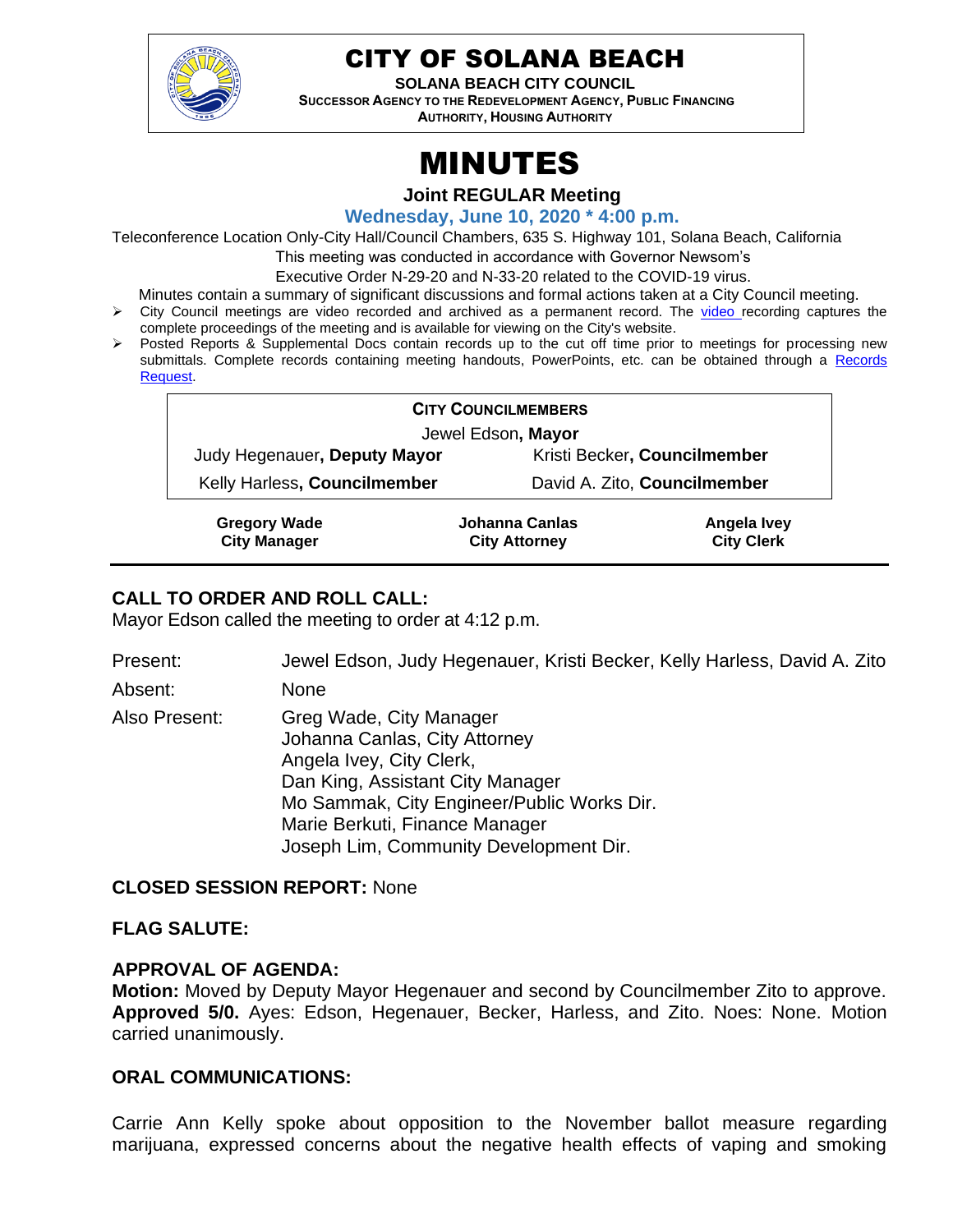marijuana, and the negative impact that marijuana businesses would have in the community.

Mary Yang spoke about the City's climate action and adaptation plan, that climate crises have global consequences especially affecting the low-income communities, communities of color and the disabled, related the Climate Action Commission in March voted unanimously to recommend to the Council to declare a climate emergency, and would like the item added to a future Council agenda.

Mayor Edson directed Staff to add the item to a future Council agenda.

# **COUNCIL COMMUNITY ANNOUNCEMENTS / COMMENTARY:**

Councilmembers reported community announcements, events and commentary.

**A. CONSENT CALENDAR:** (Action Items) (A.1. - A.6.)

#### **A.1. Minutes of the City Council.** (File 0300-30)

Recommendation: That the City Council

1. Approve the Minutes of the City Council Meetings held March 19, 2020. Approved Minutes [http://www.ci.solana-beach.ca.us/index.asp?SEC=F0F1200D-21C6-4A88-8AE1-0BC07C1A81A7&Type=B\\_BASIC](http://www.ci.solana-beach.ca.us/index.asp?SEC=F0F1200D-21C6-4A88-8AE1-0BC07C1A81A7&Type=B_BASIC)

**Motion:** Moved by Councilmember Harless and second by Councilmember Becker to approve. **Approved 5/0**. Ayes: Edson, Hegenauer, Becker, Harless, and Zito. Noes: None.

#### **A.2. Register Of Demands.** (File 0300-30)

Recommendation: That the City Council

1. Ratify the list of demands for May 9, – May 22, 2020.

[Item A.2. Report \(click here\)](https://solanabeach.govoffice3.com/vertical/Sites/%7B840804C2-F869-4904-9AE3-720581350CE7%7D/uploads/Item_A.2._Report_(click_here)_06-10-20_-_O.pdf)

**Motion:** Moved by Councilmember Harless and second by Councilmember Becker to approve. **Approved 5/0.** Ayes: Edson, Hegenauer, Becker, Harless, and Zito. Noes: None.

#### **A.3. General Fund Adopted Budget for Fiscal Year 2019-2020 Changes.** (File 0330-30)

Recommendation: That the City Council

1. Receive the report listing changes made to the Fiscal Year 2019-2020 General Fund Adopted Budget.

#### [Item A.3. Report \(click here\)](https://solanabeach.govoffice3.com/vertical/Sites/%7B840804C2-F869-4904-9AE3-720581350CE7%7D/uploads/Item_A.3._Report_(click_here)_06-10-20_-_O.pdf)

**Motion:** Moved by Councilmember Harless and second by Councilmember Becker to approve. **Approved 5/0.** Ayes: Edson, Hegenauer, Becker, Harless, and Zito. Noes: None.

# **A.4. Fire Benefit Fee Fiscal Year 2020-21.** (File 0495-20)

Recommendation: That the City Council

#### 1. Adopt **Resolution 2020-072:**

Solana Beach City Council Regular Meeting Minutes June 10, 2020 Page 2 of 8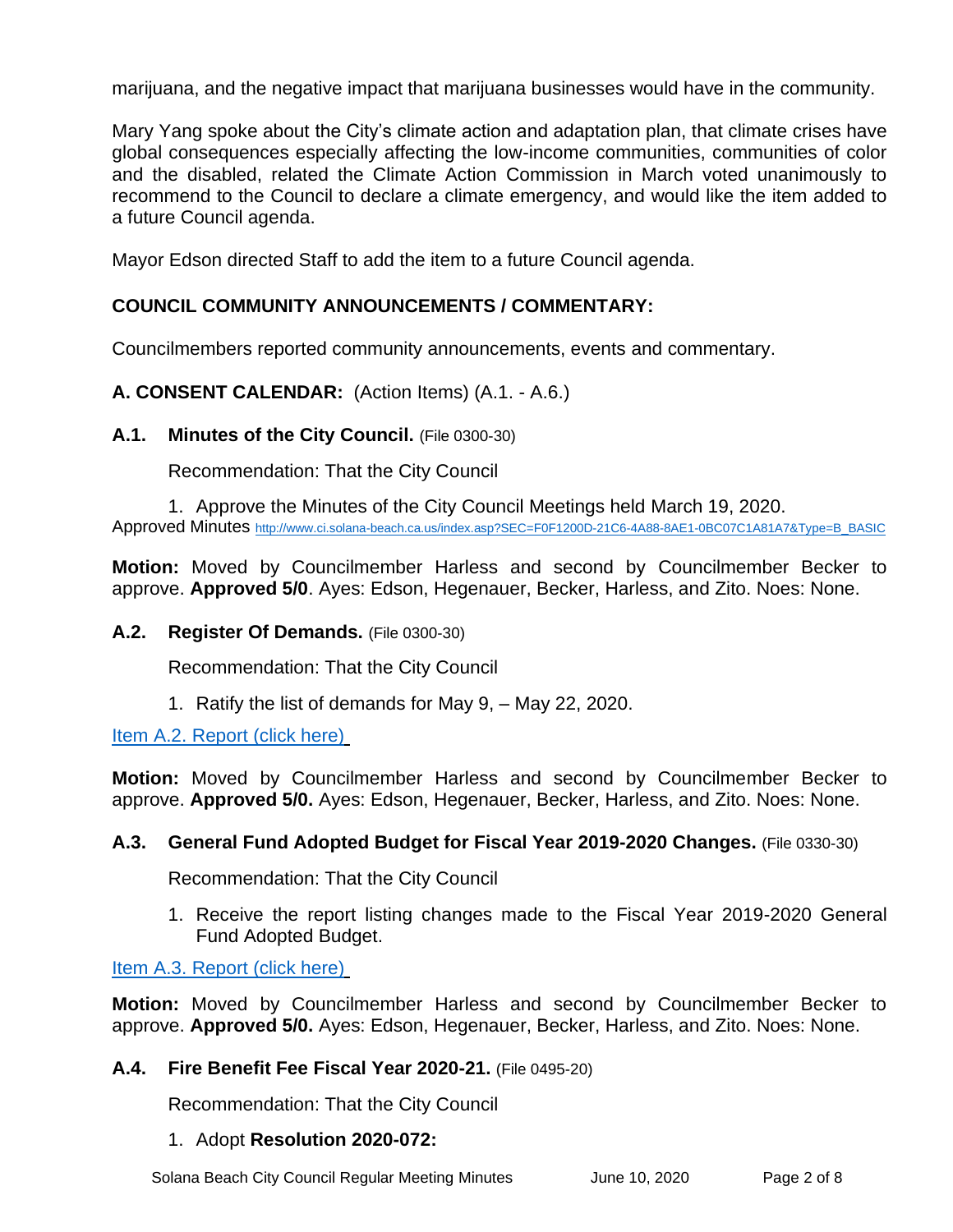# a. Setting the FY 2020/21 Fire Benefit Fee at \$10.00 per unit, and

b. Approving the Fee for levying on the tax roll.

[Item A.4. Report \(click here\)](https://solanabeach.govoffice3.com/vertical/Sites/%7B840804C2-F869-4904-9AE3-720581350CE7%7D/uploads/Item_A.4._Report_(click_here)_06-10-20_-_O.pdf)

**Motion:** Moved by Councilmember Harless and second by Councilmember Becker to approve. **Approved 5/0.** Ayes: Edson, Hegenauer, Becker, Harless, and Zito. Noes: None.

#### **A.5. Municipal Improvement Districts Benefit (MID) Fees Fiscal Year 2020-21.** (File 0495- 20)

Recommendation: That the City Council

- 1. Approve **Resolution 2020-067**, setting the Benefit Charges for MID No. 9C, Santa Fe Hills, at \$232.10 per unit for FY 2020/21.
- 2. Approve **Resolution 2020-068**, setting the Benefit Charges for MID No. 9E, Isla Verde, at \$68.74 per unit for FY 2020/21.
- 3. Approve **Resolution 2020-069**, setting the Benefit Charges for MID No. 9H, San Elijo Hills # 2, at \$289.58 per unit for FY 2020/21.
- 4. Approve **Resolution 2020-070**, setting the Benefit Charges for MID No. 33, Highway 101/Railroad Right-of-Way, at \$3.12 per unit for FY 2020/21.

[Item A.5. Report \(click here\)](https://solanabeach.govoffice3.com/vertical/Sites/%7B840804C2-F869-4904-9AE3-720581350CE7%7D/uploads/Item_A.5._Report_(click_here)_06-10-20_-_O.pdf)

**Motion:** Moved by Councilmember Harless and second by Councilmember Becker to approve. **Approved 5/0.** Ayes: Edson, Hegenauer, Becker, Harless, and Zito. Noes: None.

# **A.6. Annual Sewer Service Charge for Fiscal Year 2020-21**. (File 1040-70)

Recommendation: That the City Council

1. Adopt **Resolution 2020-079** approving the FY 2020/21 Annual Sewer Service Charge at \$682.31 per Equivalent Dwelling Unit (EDU).

[Item A.6. Report \(click here\)](https://solanabeach.govoffice3.com/vertical/Sites/%7B840804C2-F869-4904-9AE3-720581350CE7%7D/uploads/Item_A.6._Report_(click_here)_06-10-20_-_O.pdf)

**Motion:** Moved by Councilmember Harless and second by Councilmember Becker to approve. **Approved 5/0.** Ayes: Edson, Hegenauer, Becker, Harless, and Zito. Noes: None.

# **B. PUBLIC HEARINGS:**  $(B.1. - B.2.)$

**B.1. Public Hearing: 127-129 Granados, Applicant: Granados Partners LLC, Case 17- 17-47.** (File 0600-40)

The Staff recommends that the City Council:

- 1. Conduct the Public Hearing: Open the public hearing, Report Council disclosures, Receive public testimony, Close the public hearing.
- 2. Find the project exempt from the California Environmental Quality Act pursuant to Sections 15303 of the State CEQA Guidelines;
- 3. Adopt **Resolution 2020-078**, if the City Council makes the requisite findings and approves the project, to conditionally approving a Development Review Permit, a Structure Development Permit, and a Minor Subdivision Tentative Parcel Map for condominium purposes, to consolidate two existing legal lots into one legal lot of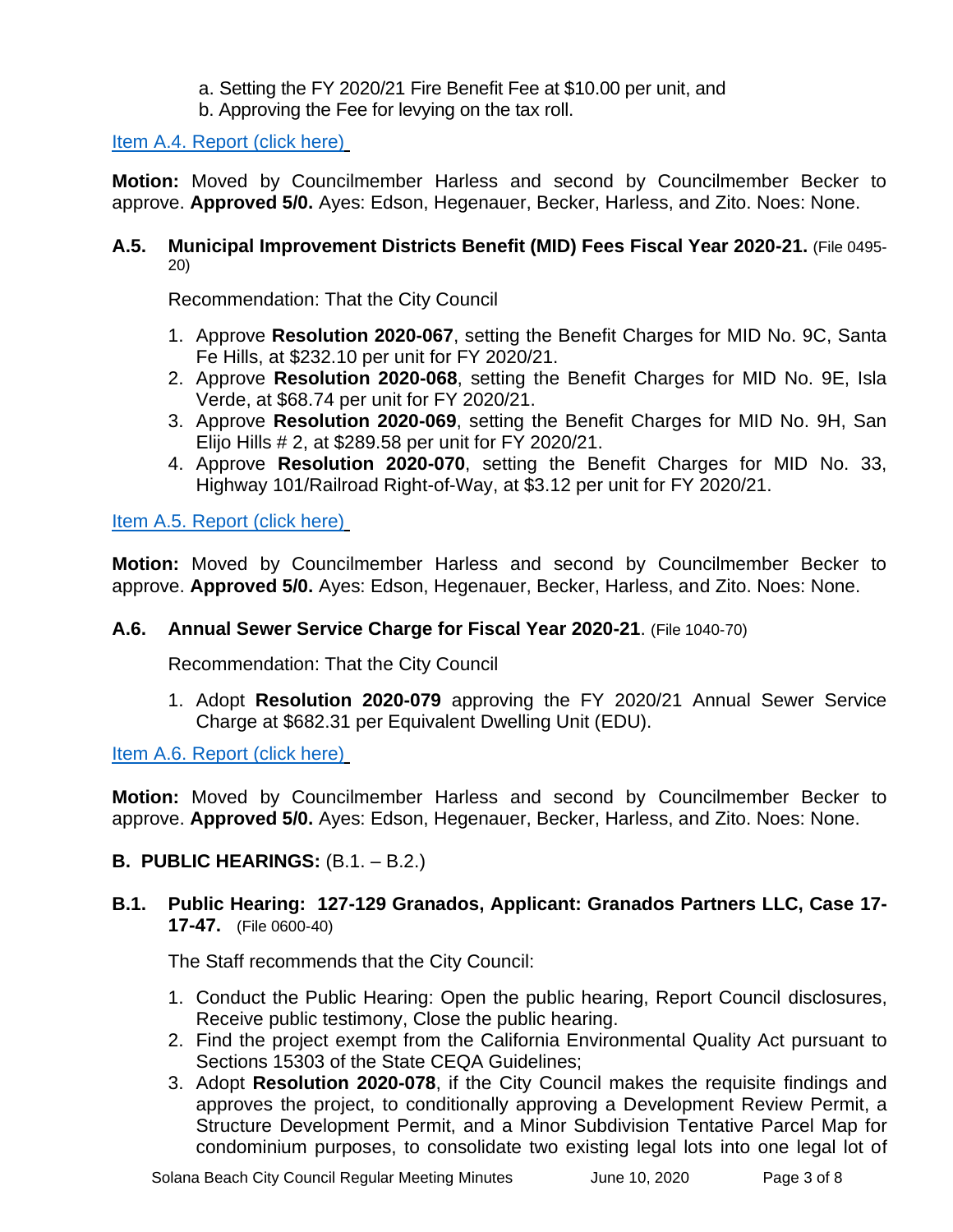14,381 square feet, demolish the existing structures onsite, construct four detached single-family condominium dwelling units, each consisting of two stories with an attached two-car garage and associated site improvements on property on the 127- 129 North Granados Avenue, Solana Beach.

[Item B.1. Report \(click here\)](https://www.dropbox.com/sh/ixkqaovxs5i0eoi/AADlAi0JZGUBDosqPf5kyC73a?dl=0) [Item B.1. Supplemental Docs \(updated 6-9-20](https://solanabeach.govoffice3.com/vertical/Sites/%7B840804C2-F869-4904-9AE3-720581350CE7%7D/uploads/Item_B.1._Supplemental_Docs(Updated_6-9-20_at_530pm)_-_O.pdf) at 5:30pm)

Mayor Edson opened the public hearing.

Council disclosures.

Greg Wade, City Manager, introduced the item.

Corey Andrews, Principal Planner, presented a PowerPoint (on file).

Councilmembers asked Staff questions.

Council and Applicant discussed the trigger for qualifying for affordable housing and that there was no estimate of the anticipated cost of the homes at this time.

Alex Stone, Edinger Architects, presented a PowerPoint (on file).

Kristin Brinner spoke in support of the project, which was 5 houses away from hers, about the similar setback proximities of other existing duplexes on the same side of N. Granados, the apparent bulk and mass favorability compared to other duplexes, the support for projects near the City's public transportation hub, and the preference for 4 homes being built for a lesser price point instead of larger homes with high price points.

Jeffrey Goedhuys spoke about his objection to the project due to density, less yard space, drainage and runoff, and that it should be scaled down to two larger units with more amenities.

Alex Stone, Edinger Architects, spoke about drainage concerns, and that they had requested an easement on his property to avoid having pumps from the bio swales but they had abandoned the idea and instead would pump everything up to North Granados.

Council, Staff, and Applicant discussed that the development should not increase the amount of drainage flow, that no reports were made of flooding in this area while there were many other areas with localized flooding during the April storm, and the design would take care of low flows and address the post-construction water quality issues.

**Motion:** Moved by Councilmember Zito and second by Councilmember Becker to close the public hearing. **Approved 5/0.** Ayes: Edson, Hegenauer, Becker, Harless, and Zito. Noes: None.

**Motion:** Moved by Councilmember Zito and second by Councilmember Harless to approve Staff recommendation. **Approved 5/0.** Ayes: Edson, Hegenauer, Becker, Harless, and Zito. Noes: None.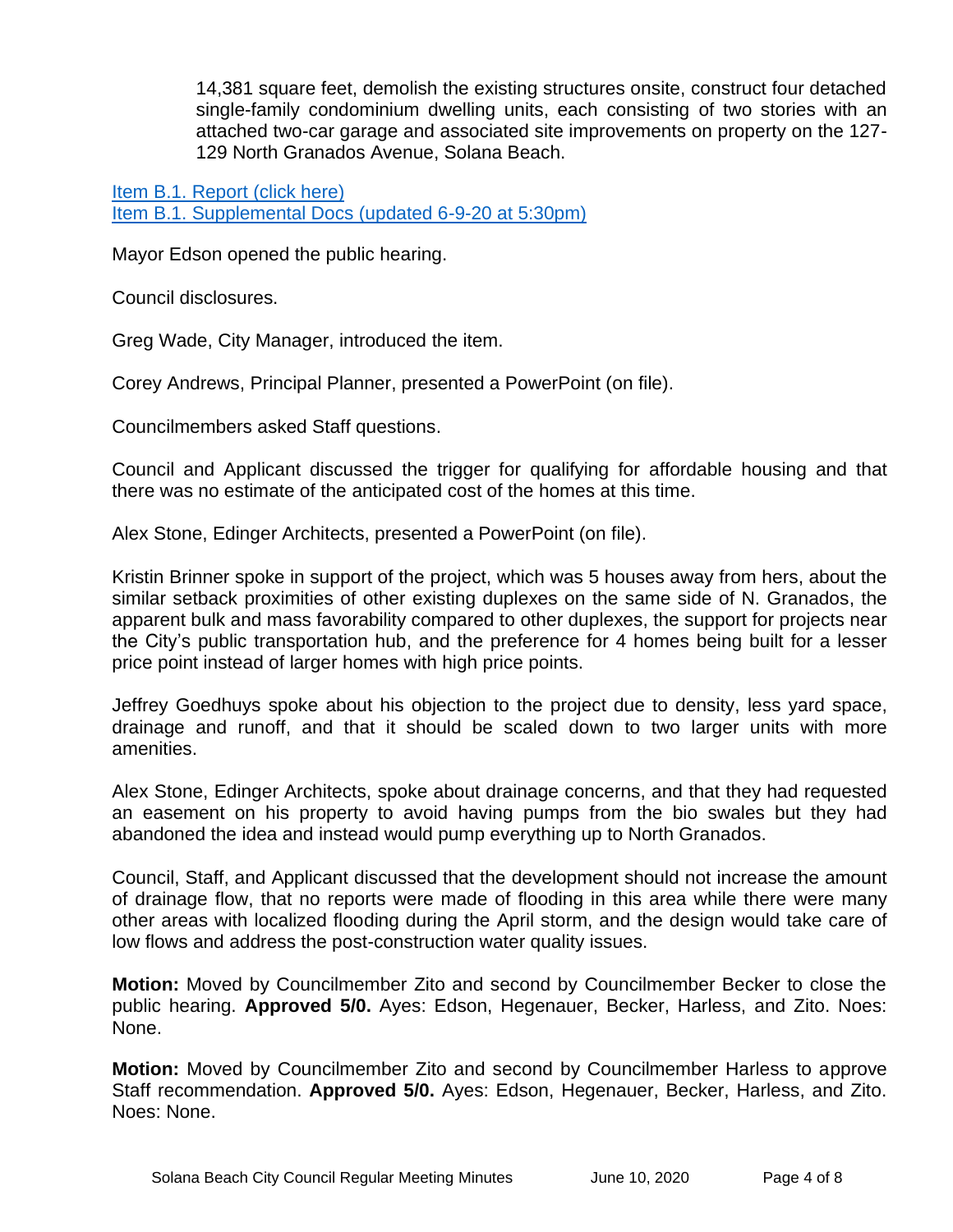# **B.2. Public Hearing: 201 Ocean Street, Applicant: Carome, Case 17-18-02.** (File 0600-40)

The proposed project meets the minimum objective requirements under the SBMC, may be found to be consistent with the General Plan and may be found, as conditioned, to meet the discretionary findings required as discussed in this report to approve a DRP and administratively issue a SDP. Therefore, Staff recommends that the City Council:

- 1. Conduct the Public Hearing: Open the Public Hearing, Report Council Disclosures, Receive Public Testimony, and Close the Public Hearing.
- 2. Find the project exempt from the California Environmental Quality Act pursuant to Section 15303 of the State CEQA Guidelines; and
- 3. If the City Council makes the requisite findings and approves the project, adopt **Resolution 2020-077** conditionally approving a DRP and SDP to remodel the existing residence and construct a new two-story addition, including a roof top deck and a walk out deck off the east side of the proposed addition. In addition, the Applicant is proposing to convert an existing detached accessory structure to an accessory dwelling unit (ADU) at 201 Ocean Street, Solana Beach.

[Item B.2. Report \(click here\)](https://solanabeach.govoffice3.com/vertical/Sites/%7B840804C2-F869-4904-9AE3-720581350CE7%7D/uploads/Item_B.2._Report_(click_here)_06-10-20_-_O.pdf)

Mayor Edson opened the public hearing.

Council disclosures.

Greg Wade, City Manager, introduced the item.

Corey Andrews, Principal Planner, presented a PowerPoint (on file).

Douglas Fess, Studio One Architects, presented a PowerPoint (on file).

Council, Staff, and Applicant discussion.

Gary Martin spoke about his opposition to the third story roof deck, and his opposition to allowing an existing encroachment into the setback to remain, and how it would allow a major expansion proposal to not correct the nonconformity.

**Motion:** Moved by Deputy Mayor Hegenauer and second by Councilmember Harless to close the public hearing. **Approved 5/0.** Ayes: Edson, Hegenauer, Becker, Harless, and Zito. Noes: None. Motion carried unanimously.

Council discussed that the garage and ADU might be considered as separate structures, that an increase of the structure would be interpreted as increasing the non-conformity, the municipal code reference to a section that should not be interpreted to allow the reconstruction of a nonconforming structure, issues with a roof deck creating a seemingly third story, the significant improvement with the second story having been pushed back, the ADU and the two bedrooms were collectively such a large amount of non-conformance, and whether there was space on the lot to move the two bedrooms back.

**Motion:** Moved by Councilmember Harless and second by Mayor Edson to reopen the public hearing. **Approved 5/0.** Ayes: Edson, Hegenauer, Becker, Harless, and Zito. Noes: None.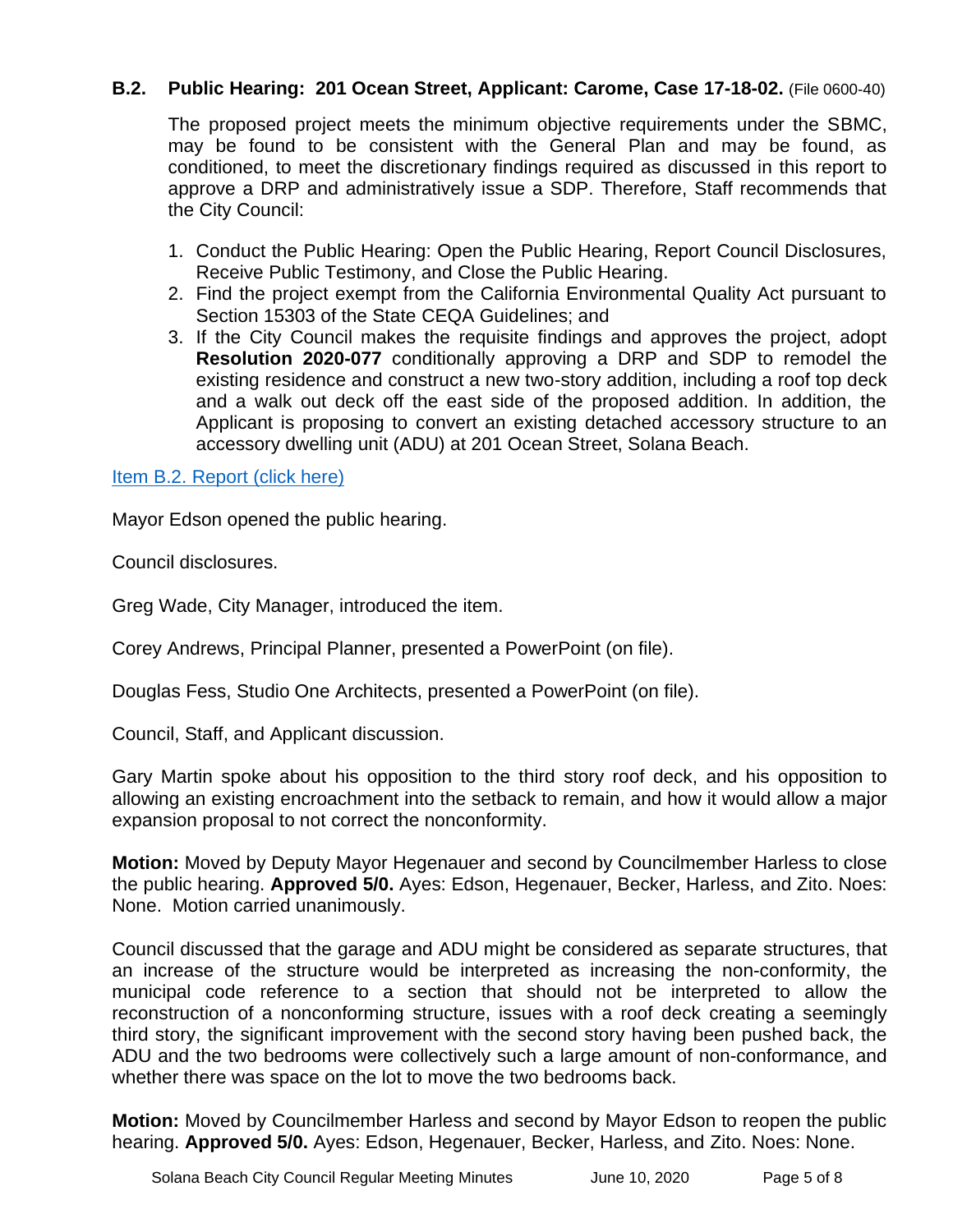Motion carried unanimously.

The Applicant stated that to move anything around a new home would need to be designed, that the existing home was only three bedrooms and they were adding an office, and that the only other option would be to move the bedrooms upstairs.

**Motion:** Moved by Mayor Edson and second by Deputy Mayor Hegenauer to close the public hearing. **Approved 5/0.** Ayes: Edson, Hegenauer, Becker, Harless, and Zito. Noes: None. Motion carried unanimously.

Council discussed that the only way to fit the design would be to go up, that a total redesign would be required to meet conformity, the FAR is nearly maxed out, the threshold was very close to requiring complete conformity, that the lot seemed too small for the house being built, there was sufficient space to build another bedroom, issues with the two bedrooms outside of the buildable lot area, moving one bedroom may greatly improve the impact on the nonconformity, and that if the first floor was changed there would not be additional story poles as long as the envelope remained under 16 ft.

**Motion:** Moved by Councilmember Zito and second by Deputy Mayor Hegenauer to reopen the public hearing. **Approved 5/0.** Ayes: Edson, Hegenauer, Becker, Harless, and Zito. Noes: None. Motion carried unanimously.

Council and the Applicant discussed whether to approve the proposed project with conditions, allow the Applicant to return with a redesign, and potential removal of the front bedroom but allowing the second bedroom and the garage to remain in the setback.

Council and Staff discussed that the options were to deny the project, grant a request for a continuance of the hearing and allowing a redesign, or approve the project with conditions. Discussion continued regarding eliminating the northeast bedroom and move it to the back without changing the design complexity, and that moving a bedroom to the second floor would increase the envelope and trigger the SDP process and view assessment.

**Motion:** Moved by Councilmember Harless and second by Edson to reopen the public hearing. **Approved 5/0.** Ayes: Edson, Hegenauer, Becker, Harless, and Zito. Noes: None. Motion carried unanimously.

**Motion:** Moved by Mayor Edson and second by Councilmember Becker to close the public hearing. **Approved 5/0.** Ayes: Edson, Hegenauer, Becker, Harless, and Zito. Noes: None. Motion carried unanimously.

Council and Applicant discussed the process for a continuation and the need for the Applicant to request the continuation.

**Motion:** Moved by Councilmember Zito and second by Mayor Edson to reopen the public hearing. **Approved 5/0.** Ayes: Edson, Hegenauer, Becker, Harless, and Zito. Noes: None. Motion carried unanimously.

Asli Carome, Applicant, requested that the hearing be continued for time to redesign the project.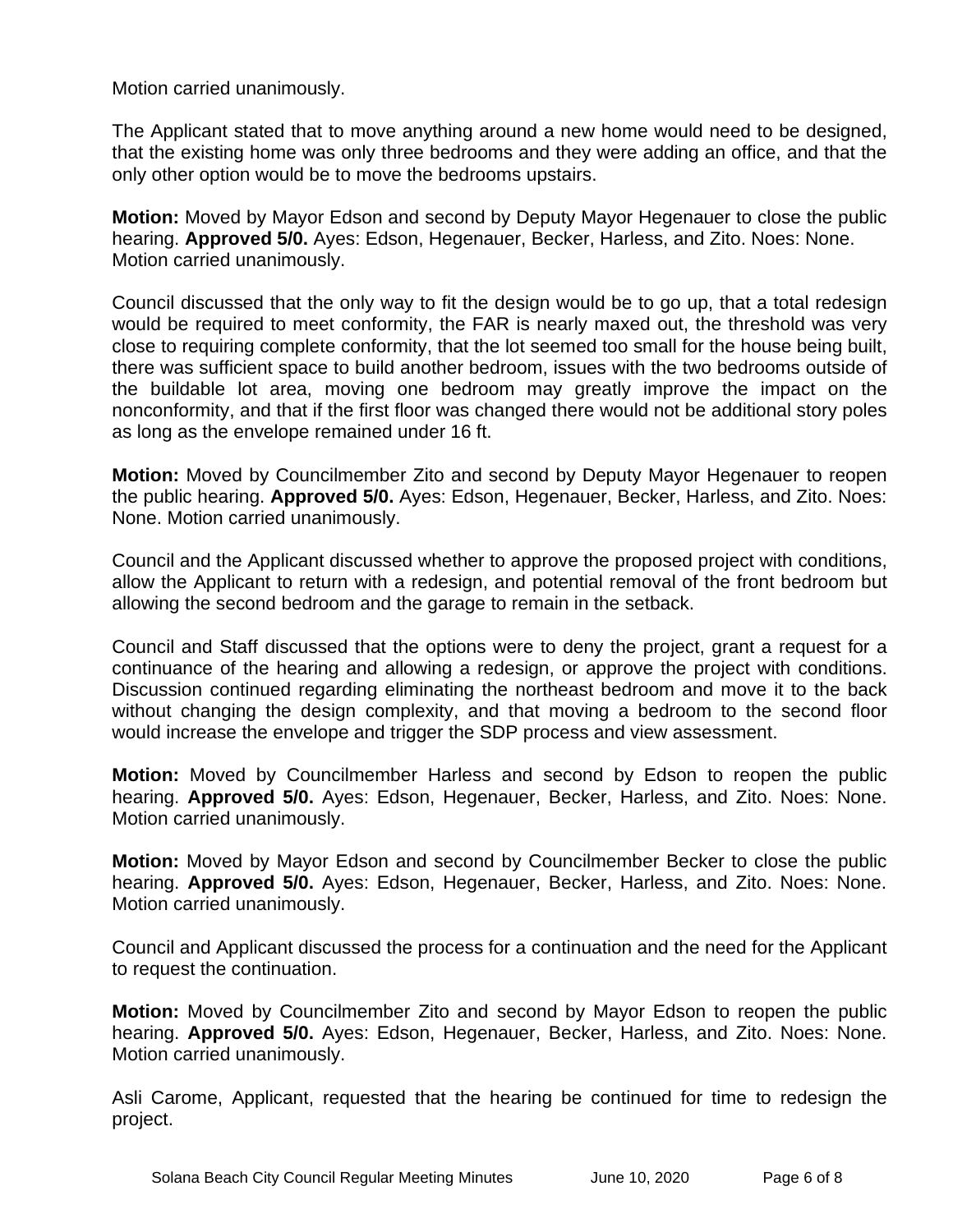**Motion:** Moved by Councilmember Zito and second by Mayor Edson to continue the hearing to a date certain of August 26, 2020. **Approved 5/0.** Ayes: Edson, Hegenauer, Becker, Harless, and Zito. Noes: None. Motion carried unanimously.

# **C. STAFF REPORTS: (C.1. – C.2.)**

**C.1. County Allocation of Coronavirus Aid, Relief, and Economic Security (CARES) Act Coronavirus Relief Fund.** (File 0230-10)

The Staff recommends that the City Council

- 1. Provide direction on the use of CARES Act CRF funding for Economic Support Initiatives such as a small business loan/grant program; and
- 2. Consider adoption of **Resolution 2020-089** authorizing the City Manager to execute the Sub Grant Agreement for use of CARES Act CRF funds.

[Item C.1. Report \(click here\)](https://solanabeach.govoffice3.com/vertical/Sites/%7B840804C2-F869-4904-9AE3-720581350CE7%7D/uploads/Item_C.1._Report_(click_here)_06-10-20_-_O(2).pdf) [Staff Report Update 1 \(6-9\)](https://solanabeach.govoffice3.com/vertical/Sites/%7B840804C2-F869-4904-9AE3-720581350CE7%7D/uploads/Item_C.1._Staff_Report_Update_1_(Updated_6-9_at_110pm)_-_O.pdf) [Staff Report Update 2 \(6-10\)](https://solanabeach.govoffice3.com/vertical/Sites/%7B840804C2-F869-4904-9AE3-720581350CE7%7D/uploads/Item_C.1._Staff_Report_Update_2_-_O.pdf) [Item C.1. Supplemental Docs \(Updated 6-8-20\)](https://solanabeach.govoffice3.com/vertical/Sites/%7B840804C2-F869-4904-9AE3-720581350CE7%7D/uploads/Item_C.1._Supplemental_Docs_(Updated_6-8-20)_-_O.pdf)

Greg Wade, City Manager, presented a PowerPoint (on file).

Two written communications were distributed.

Councilmembers asked questions and discussed the item.

Council reached consensus to allocate \$200,000 of County CARES ACT CRF funding to a grant program for Solana Beach small businesses of 25 or less employees for public-serving businesses, with grants amounts to be determined.

**Motion:** Moved by Mayor Edson and second by Councilmember Zito to approve Staff recommendation. **Approved 5/0.** Ayes: Edson, Hegenauer, Becker, Harless, and Zito. Noes: None. Motion carried unanimously.

#### **C.2. COVID-19 Relief Measures Including Shared Streets, Outdoor Dining and Permit Extensions.** (File 0230-10)

The Staff recommends that the City Council

- 1. Providing direction regarding the Shared Streets program. If Council approves implementing the program, then also authorize the City Manager to execute any and all necessary agreements to facilitate the program.
- 2. Adoption of **Resolution 2020-087** implementing a Temporary Use Permit process for outdoor dining that would allow restaurants and microbreweries to temporarily expand their dining area through December 31, 2020, or until the emergency order and social distancing requirement are lifted, and extend all permit and project applications for a specified period of time as directed by City Council.

[Item C.2. Report](https://solanabeach.govoffice3.com/vertical/Sites/%7B840804C2-F869-4904-9AE3-720581350CE7%7D/uploads/Item_C.2._Report_(click_here)_06-10-20_-_O.pdf) (click here) [Staff Report Update 1 \(6-10 at 2:30pm\)](https://solanabeach.govoffice3.com/vertical/Sites/%7B840804C2-F869-4904-9AE3-720581350CE7%7D/uploads/Item_C.2._Staff_Report_Update_1_(Updated_6-10-20_at_230pm)_-_O.pdf)